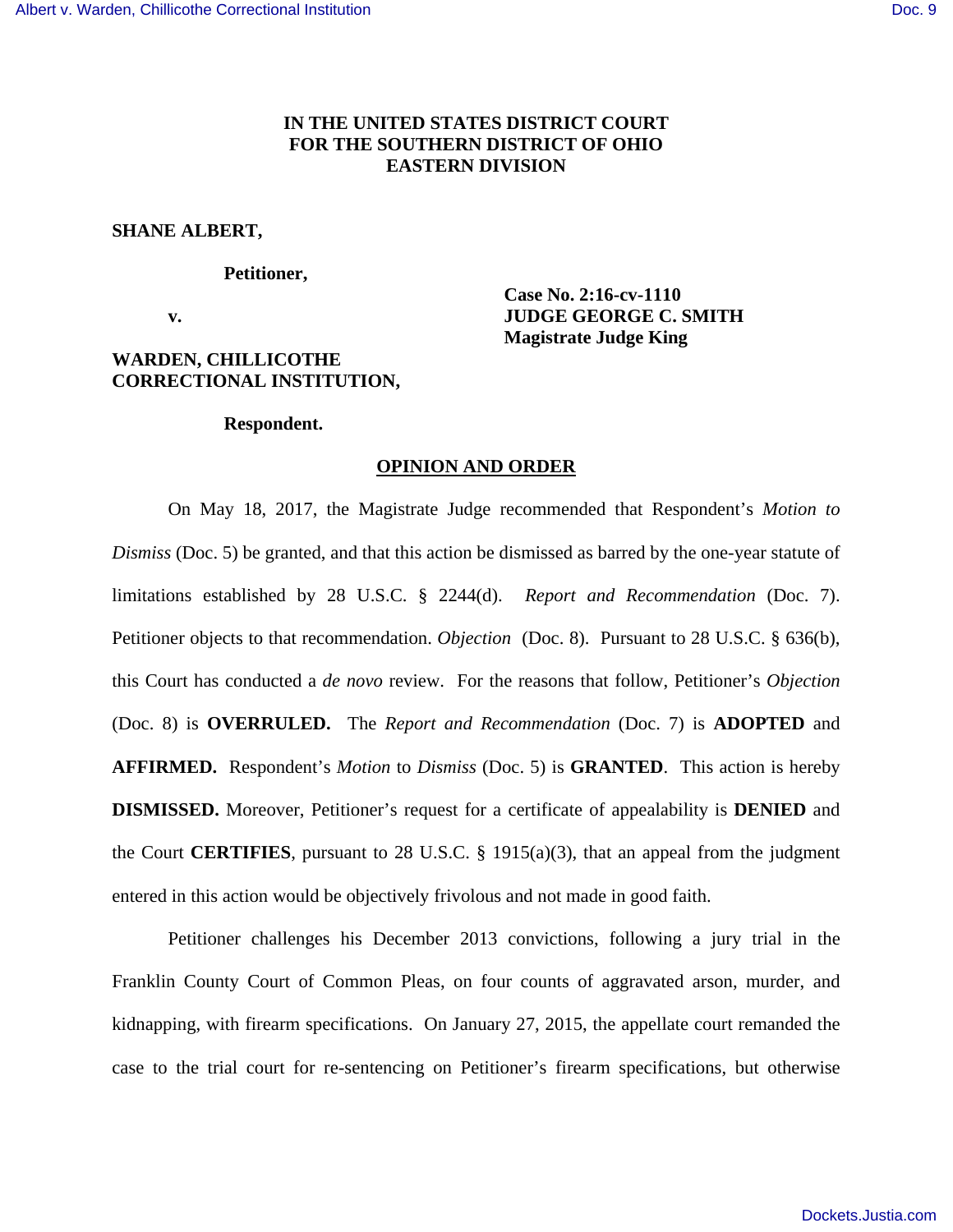affirmed the judgment of the trial court. On October 5, 2016, the Ohio Supreme Court denied Petitioner's motion for a delayed appeal. In the meantime, on May 1, 2015, the trial court issued a re-sentencing entry pursuant to the order of remand. On November 17, 2016, Petitioner filed this habeas corpus petition pursuant to 28 U.S.C. § 2254, alleging that he had been denied the effective assistance of counsel (claim one); that the trial court committed plain error by failing to resolve allied offenses or to advise Petitioner regarding the terms of post release control (claim two); that the trial court erred in admitting prejudicial photographs of the victim (claim three); and that the evidence is constitutionally insufficient to sustain his convictions and that his convictions are against the manifest weight of the evidence (claim four). As noted *supra*, the Magistrate Judge recommended the dismissal of this action as time-barred.

 In his *Objection*, Petitioner asks that his pleadings be liberally construed and he argues that the statute of limitations has yet to expire, because his state court judgment is void in light of his allegedly improper sentence on allied offenses of similar import and because he was denied the effective assistance of counsel. Petitioner also claims that he is actually innocent of the charges against him and that he is the victim of a fundamental miscarriage of justice so as to warrant a merits review of his claims. In this regard, Petitioner represents that the coroner found that the death of Charles Calloway, the alleged murder victim, was accidental and yet the State pursued the charges against Petitioner by relying on the testimony of one Janae Davis. Petitioner also seeks a certificate of appealability. *Objection* (Doc. 8, PageID# 186).

 "[T]he objections of a petitioner appearing *pro se* will be construed liberally and held to less stringent standards than documents drafted by lawyers." *Ybarra v. Oswalt*, No. 2:16-cv-00366, 2016 WL 3355457, at \*1 (S.D. Ohio June 17, 2016)(citing *Erickson v. Pardus*, 551 U.S. 89, 94 (2007) (*per curiam*). However, and despite Petitioner's argument to the contrary, the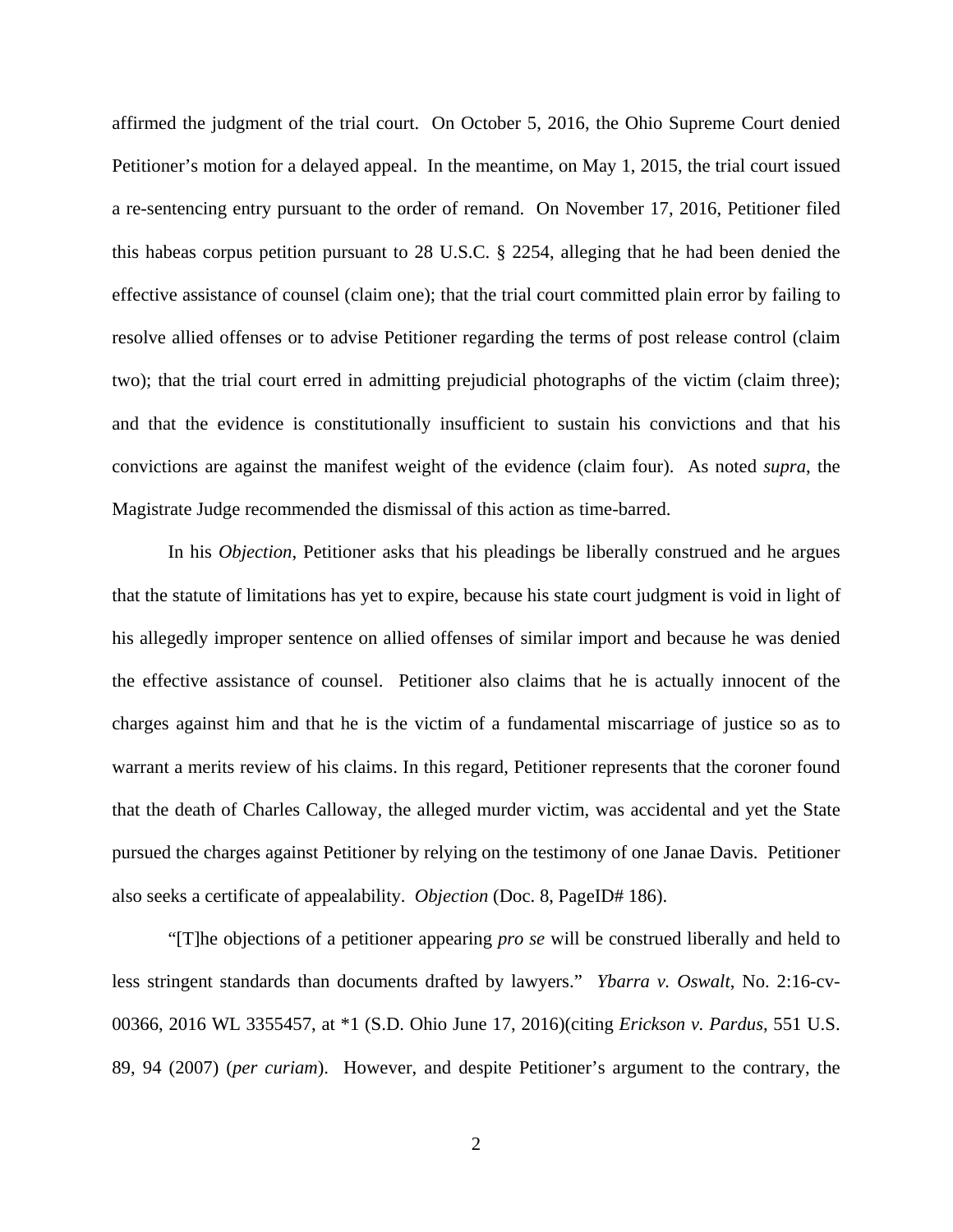record does not confirm his assertion that a final appealable order was never entered, nor does it appear that the state court judgment entered against him is "void" such that the statute of limitations has yet to commence.

As discussed by the Magistrate Judge, the statute of limitations began to run on March 14, 2015, *i.e.,* after the expiration of the time for the filing of a timely appeal with the Ohio Supreme Court. *See* 28 U.S.C. § 2244(d)(1)(A). The statute of limitations expired one year later, on March 14, 2016. Yet Petitioner waited more than eight months, until November 17, 2016, to file his *Petition* in this Court.<sup>1</sup> Petitioner's underlying allegations regarding his sentence and his claim that he was denied the effective assistance of trial counsel do not affect this determination.

The one-year statute of limitations may be equitably tolled upon a "credible showing of actual innocence." *See Cook v. Ohio*, No. 2:15-cv-02669, 2016 WL 374461, at \*10 (S.D. Ohio Feb. 1, 2016)(citing *Souter v. James*, 395 F.3d 577, 602 (6th Cir. 2005)). Accordingly, "a petitioner whose claim is otherwise time-barred may have the claim heard on the merits if he can demonstrate through new, reliable evidence not available at trial, that it is more likely than not that no reasonable juror would have found him guilty beyond a reasonable doubt." *Yates v. Kelly*, No. 1:11-cv-1271, 2012 WL 487991. at \*1 (N.D. Ohio Feb. 14, 2012) (citing *Souter*, 395 F.3d at 590). Actual innocence means factual innocence, not mere legal sufficiency. *Bousley v. United States,* 523 U.S. 614, 623 (1998)(citing *Sawyer v. Whitley*, 505 U.S. 333, 339 (1992)). *See also Schlup v. Delo*, 513 U.S. 298 (1995). However, a petitioner must overcome a high hurdle in order to establish his actual innocence.

> The United States Supreme Court has held that if a habeas petitioner "presents evidence of innocence so strong that a court cannot have confidence in the outcome of the trial unless the court is also satisfied that the trial was free of nonharmless constitutional

 $\overline{a}$ 

<sup>&</sup>lt;sup>1</sup> Petitioner did not indicate the date on which the *Petition* was either signed or submitted to prison officials for mailing.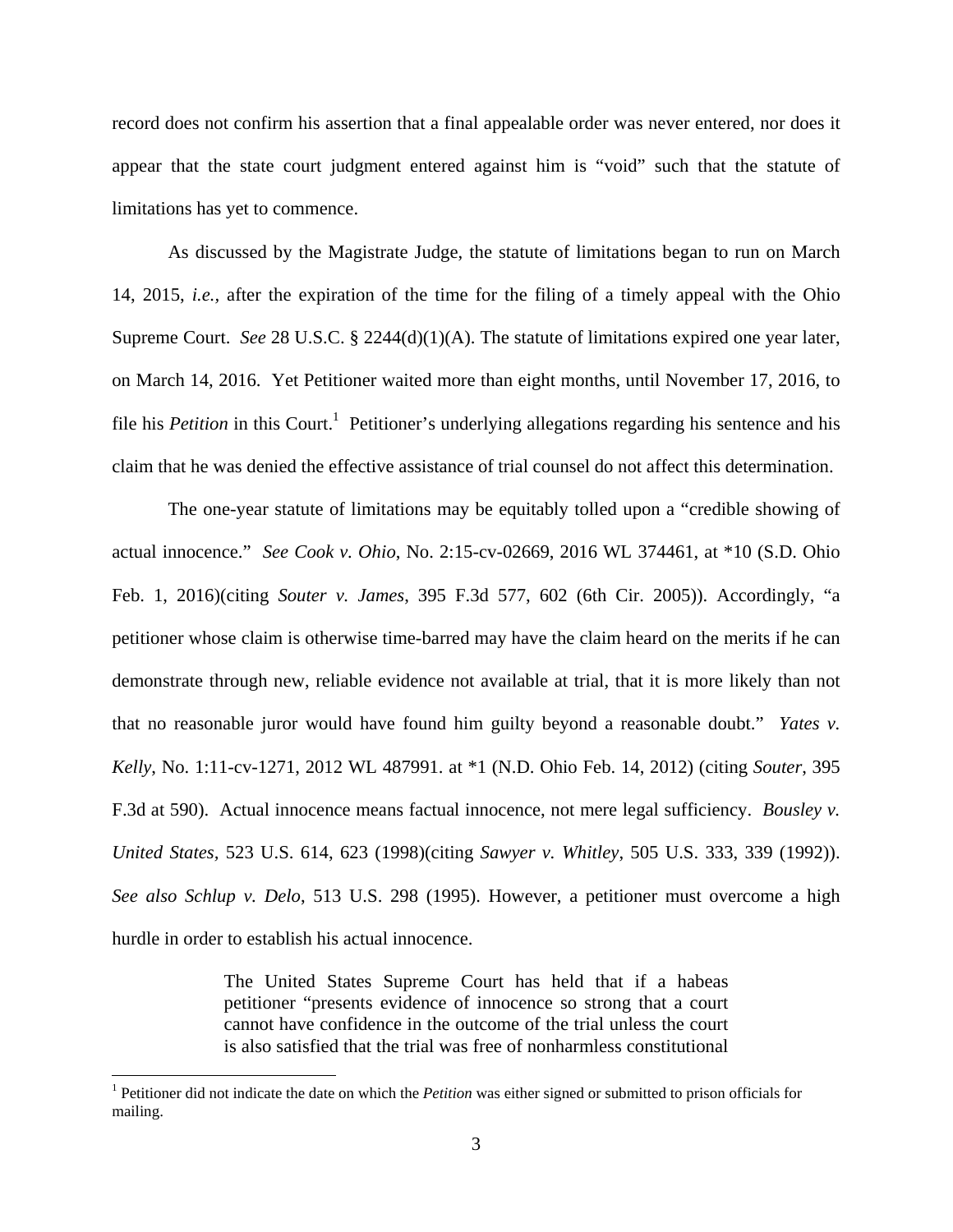error, the petitioner should be allowed to pass through the gateway and argue the merits of his underlying claims." *Schlup*, 513 U.S. at 316, 115 S. Ct. 851, 130 L.Ed. 2d 808. Thus, the threshold inquiry is whether "new facts raise[] sufficient doubt about [the petitioner's] guilt to undermine confidence in the result of the trial." Id. at 317, 513 U.S. 298, 115 S. Ct. 851, 130 L.Ed.2d 808. . . . "To be credible, such a claim requires petitioner to support his allegations of constitutional error with new reliable evidence – whether it be exculpatory scientific evidence, trustworthy eyewitness accounts, or critical physical evidence – that was not presented at trial." *Schlup*, 513 U.S. at 324, 115 S. Ct. 851, 130 L.Ed.2d 808. The Court counseled however, that the actual innocence exception should "remain rare" and "only be applied in the 'extraordinary case.' " *Id*. at 321, 513 U.S. 298, 115 S. Ct. 851, 130 L.Ed.2d 808.

*Souter*, 395 F.3d at 589-90 (footnote omitted). A petitioner who asserts a convincing claim of actual innocence need not establish that he was diligent in pursuing this claim. *McQuiggin v. Perkins*, — U.S. —, —, 133 S. Ct. 1924, 1932-33 (2013). Still, unexplained delay will undermine the petitioner's credibility. The Supreme Court has emphasized that "[t]o invoke the miscarriage of justice exception to AEDPA's statute of limitations, we repeat, a petitioner 'must show that it is more likely than not that no reasonable juror would have convicted him in the light of the new evidence.'" *Id.* at 1935 (quoting *Schlup*, 513 U.S. at 332, 327).

Petitioner has provided no new, reliable evidence supporting his claim of actual innocence. Thus, Petitioner has failed to establish that he is entitled to equitable tolling of the statute of limitations on this basis.

Under all these circumstances, the Court concludes that Petitioner's *Objection* (Doc. 8) to the *Report and Recommendation* is without merit. The *Report and Recommendation* (Doc. 7) is **ADOPTED AND AFFIRMED**. Respondent's *Motion to Dismiss* (Doc. 5) is **GRANTED.** This action is **DISMISSED** as untimely.